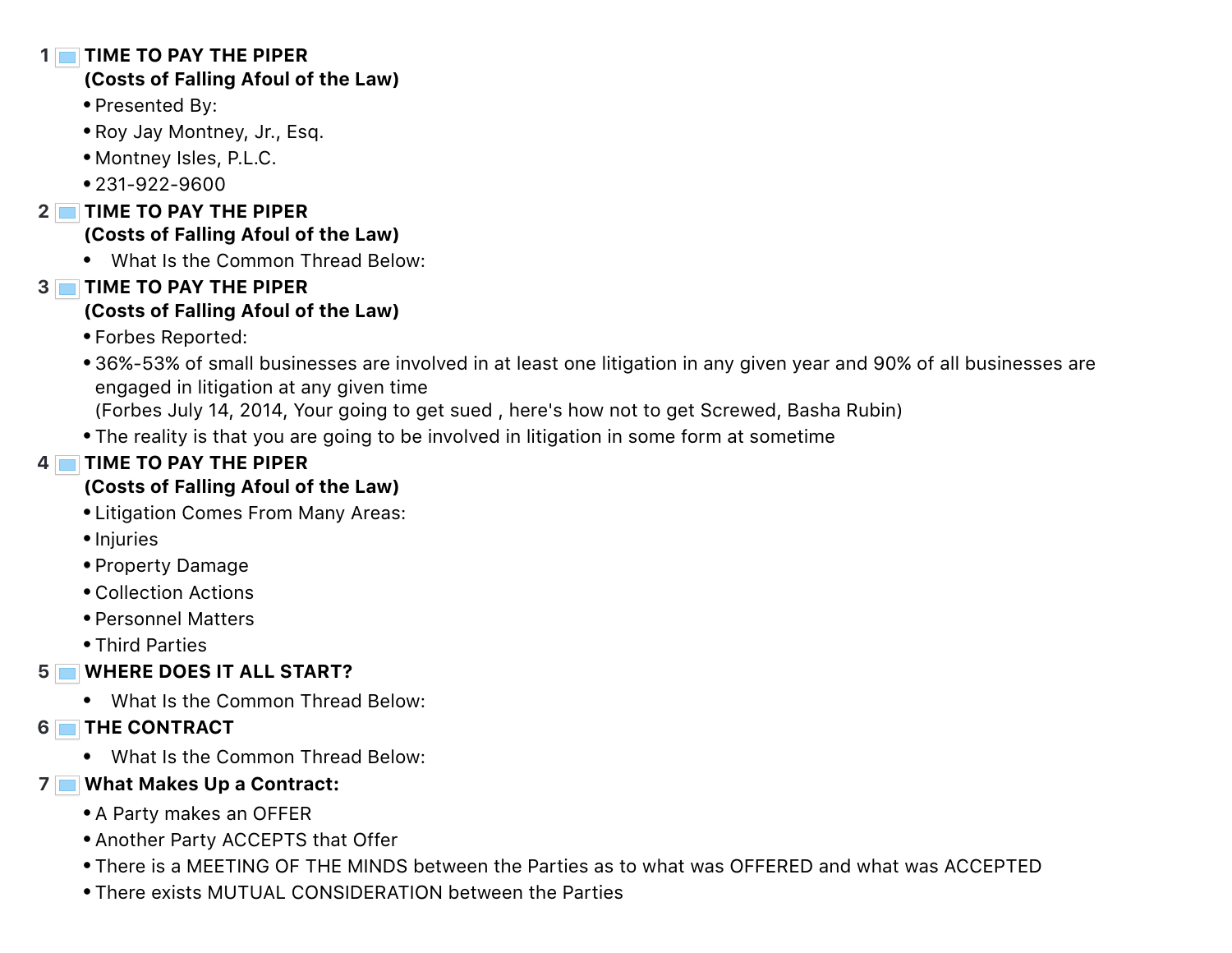For a LEGAL purpose

#### **8 WHY IS THE CONTRACT SO IMPORTANT?**

- They Touch Every Part of a Business:
- $\bullet$
- Customers
- Sub-Contractors
- Suppliers
- Employees

## **9 WHERE DO CONTRACTS COME FROM**

What Is the Common Thread Below:

### **10 IMPORTANT TO REMEMBER:**

- Contracts are Agreements you have with:
	- Your Customers
	- Your Sub-Contractors
	- Your Suppliers
	- Your Employees
	- $\bullet$
- They Come in Many Forms:
	- Customer Agreements
	- Sub-Contractor Agreements
	- Insurance Policies
	- Employment Agreements
	- Employment Policies

# **11 WHY DO THE CONTRACTS MATTER:**

- Contracts Define the Relationships Between
- Each of the Parties
- $\bullet$
- They Define the "PROMISE"  $\bullet$
- $\bullet$
- $\bullet$ What is One Party doing for Another and what does the Other get in Return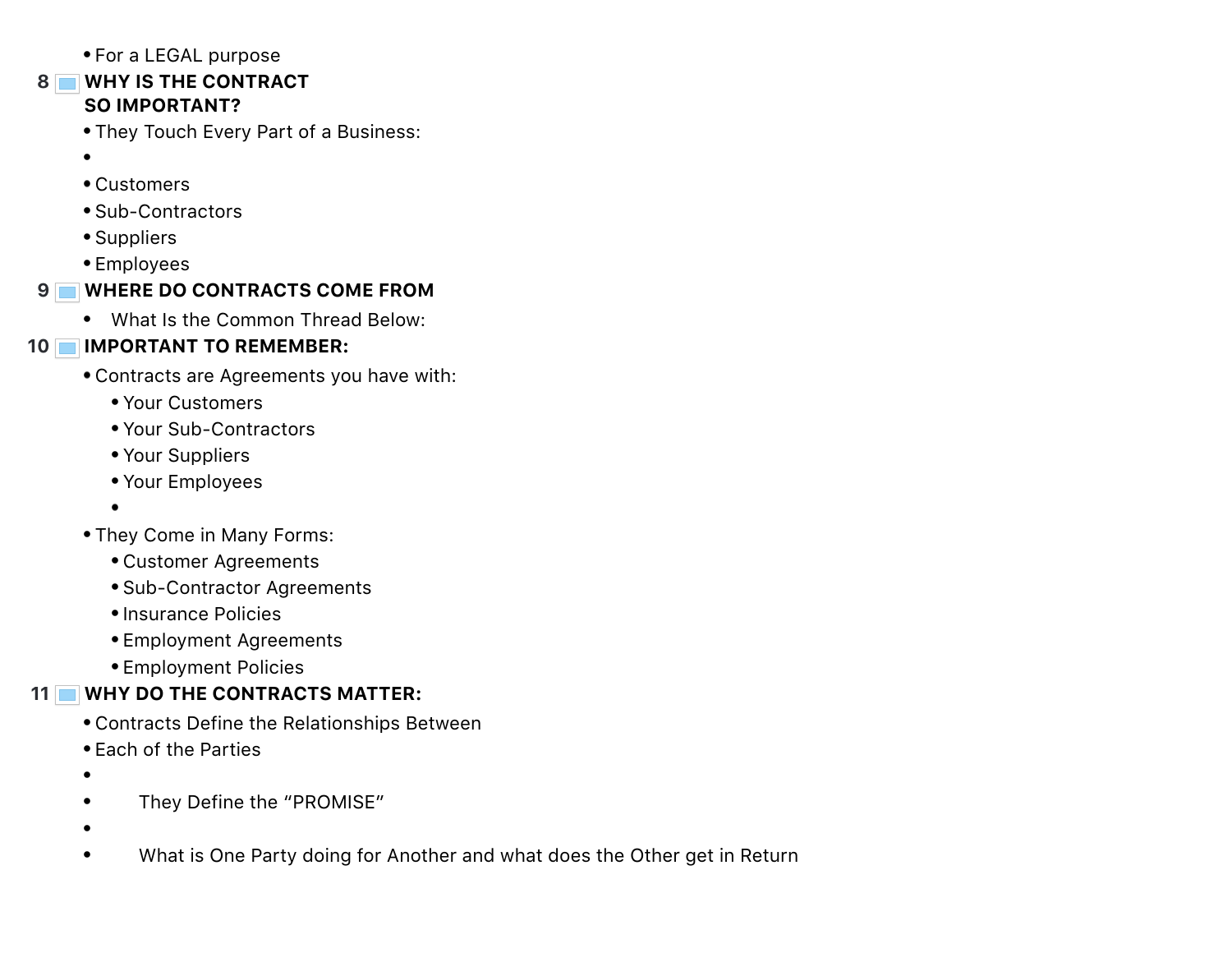- 
- 

### **12 HOW TO WIN THE LAWSUIT?**

 $\bullet$ 

THERE IS ONLY ONE WAY TO WIN THE DREADED LAWSUIT

- $\bullet$
- $\bullet$
- 
- 

### **13 AVOID IT**

What Is the Common Thread Below:

## **14 WHO WINS IN ANY LITIGATION?**

- THE LAWYER
- **.** PAY NOW OR PAY MORE LATER

### **15 Common Agreement Pitfalls**

- Wrong Party Entering into the Agreement
- "We Agree" famous last words
- Misunderstanding
- Say what you mean, "That's what I meant" is NO defense
- Something is better than Nothing

### **16 Avoiding**

### **Litigation**

- Common Practices to Avoid Litigation:
	- Put it in Writing (If you care, get it in writing)
	- Read what you are agreeing to do
	- Communication
	- Address small problems/Issues when they arise
	- Know the person you are dealing with
	- Ask yourself "if you were in their position how would you react"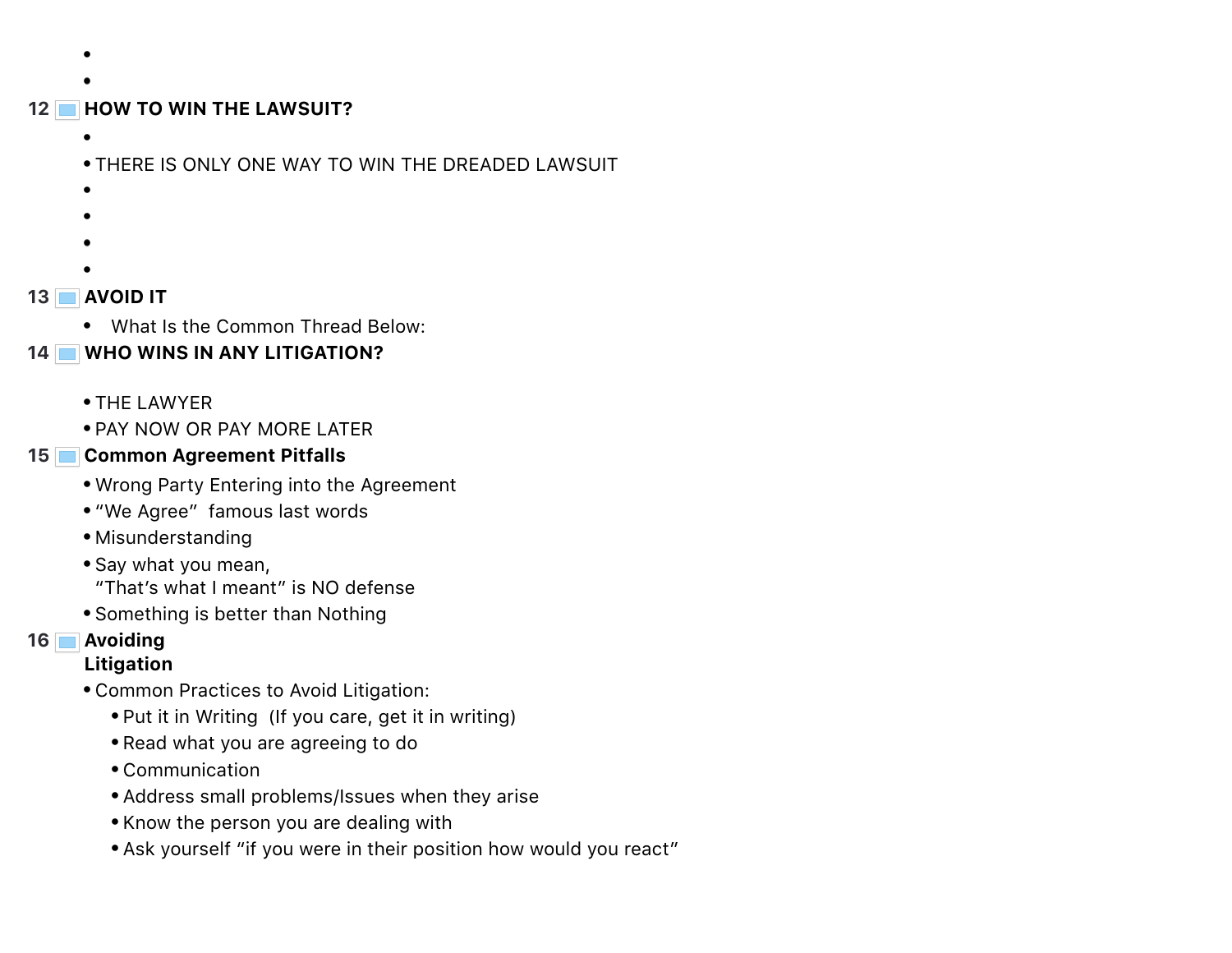Get Assistance Early

### **17 MAKE SURE YOUR AGREEMENTS**

- Specifically address who is to do what ("Generality" is your Enemy)
- Are Specific About Time (You only have so Much)
- Establish the Level of Quality and Expectations (You set the Level)
- Provide for a Way Out (What happens if someone needs out)
- Account for Future Variables (Things will change, so prepare for it)

## **18 CONTRACT SPECIFICS:**

**• REMEMBER A CONTRACT IS AN** AGREEMENT

### **19 Customer Agreements**

- Agreements You Provide:
	- Industry specific tailored to meet your needs
	- Payment
	- Proper Indemnification to protect you
	- Addresses how Customer Changes are handled
	- Overages and Extras

## **20 Customer Agreements**

- Agreements Provided to You:
	- Do you have the Entire Agreement?
	- Timeline
	- Scope of Work (Usual or Something New)
	- Specifications and information
	- Insurance and Bonding
	- Customer Change procedures
	- Overages and Extras
	- Approvals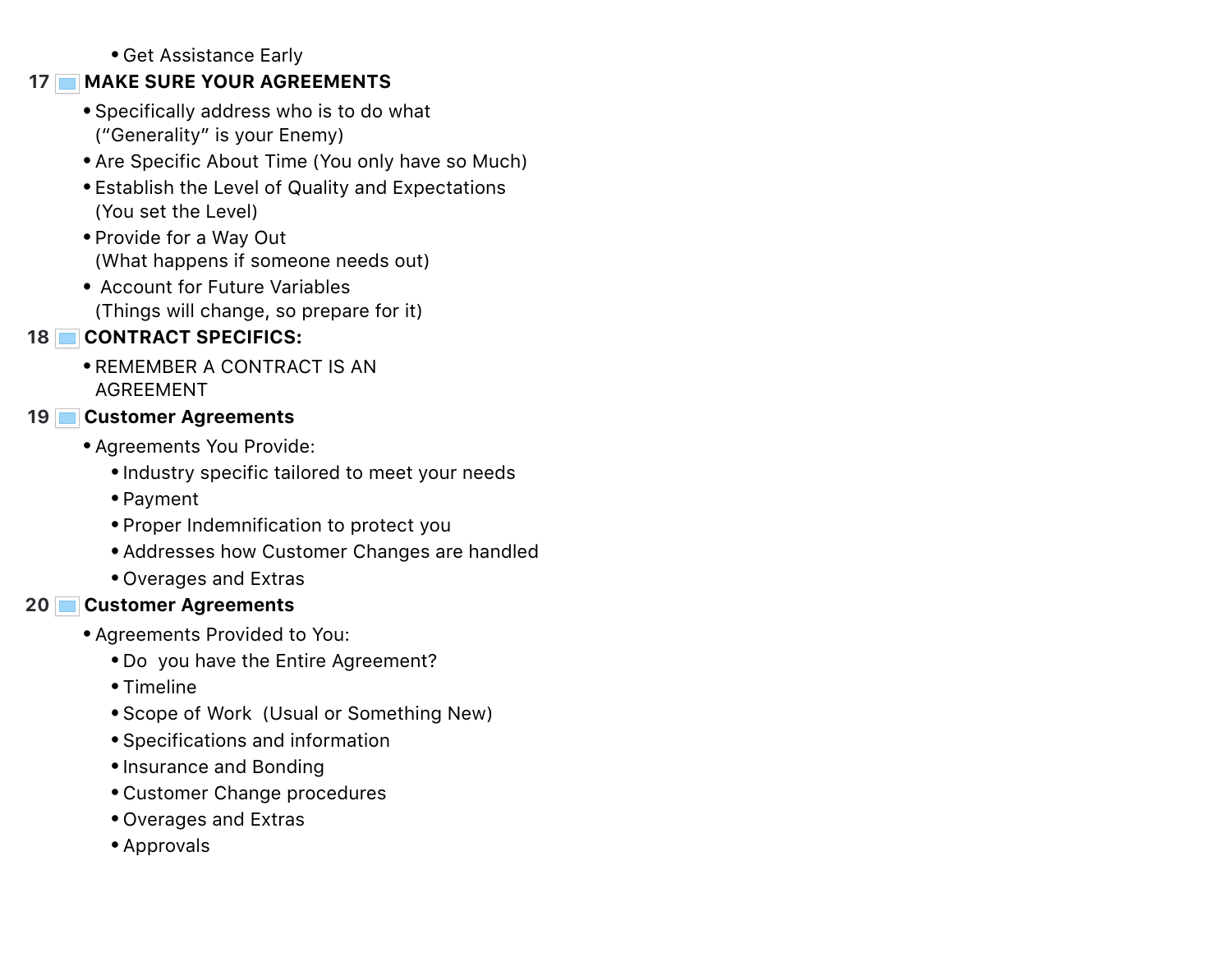#### **21 Sub-Contractor Agreements**

- Refer to "Your Agreements"
- Remember:
	- You are Responsible for your Sub-Contractors' Actions
	- Establish a Chain of Command
	- Sub-Contractors are a reflection on you
	- Address Small issues when they arise or YOU will be addressing the BIG issue which results from that
	- What happens if the Sub-Contractor goes away?
	- Insurance and Bonding
	- Approvals

## **22 Supplier Agreements**

- Product Warranties and Transferability
- Product Support
- Transportation Costs
- Delays
- Payment Terms

## **23 EMPLOYEES**

- Employment Agreements
	- Do you need them?

## **24 EMPLOYEES**

- Employees are your conduit to your Customers and Suppliers
- You are responsible for their actions while they are representing you
- When something goes wrong they most likely caused it, but they are also the ones who will correct it

## **25 EMPLOYEES**

- You enter into an agreement with each one of Your Employees
- It is up to you to Define that agreement
- Know your Employees

## **26 TIME TO PAY THE PIPER**

## **(Costs of Falling Afoul of the Law)**

Company Policies are your best means of Defining your Agreement with your Employees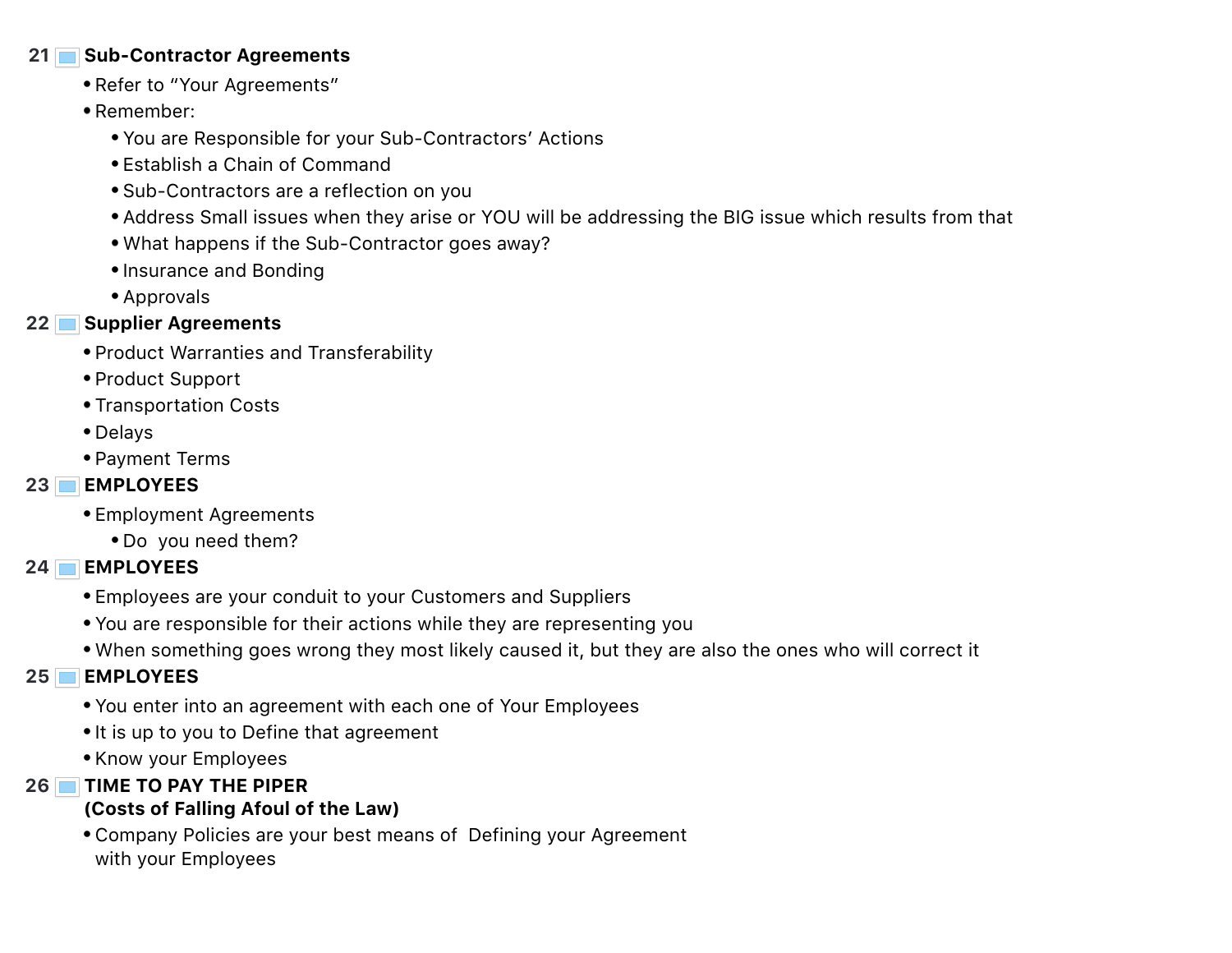• To Have Them in a Drawer Does you no Good

#### **27 EMPLOYEES**

- Customer Interaction
- Customer Information
- Company Information including Trade Secretes
- Use of Company Equipment
- Internet Use
- Electronic Communications
- Issue Reporting
- Chain of Command

# **28 EMPLOYEES**

- Customer Interaction
- Customer Information
- Company Information including Trade Secretes
- Use of Company Equipment
- Internet Use
- Electronic Communications
- Issue Reporting
- Chain of Command

**29 WHERE DOES IT ALL START?**

# **With the Contract**

- The Best Defense to the Inevitable LITIGATION is the Agreement
- How to Avoid LITIGATION is to prepare for it before it happens

**30 HOW TO PREPARE FOR LITIGATION AND LESSEN ITS IMPACT:**

Appropriate use of Entity Forms